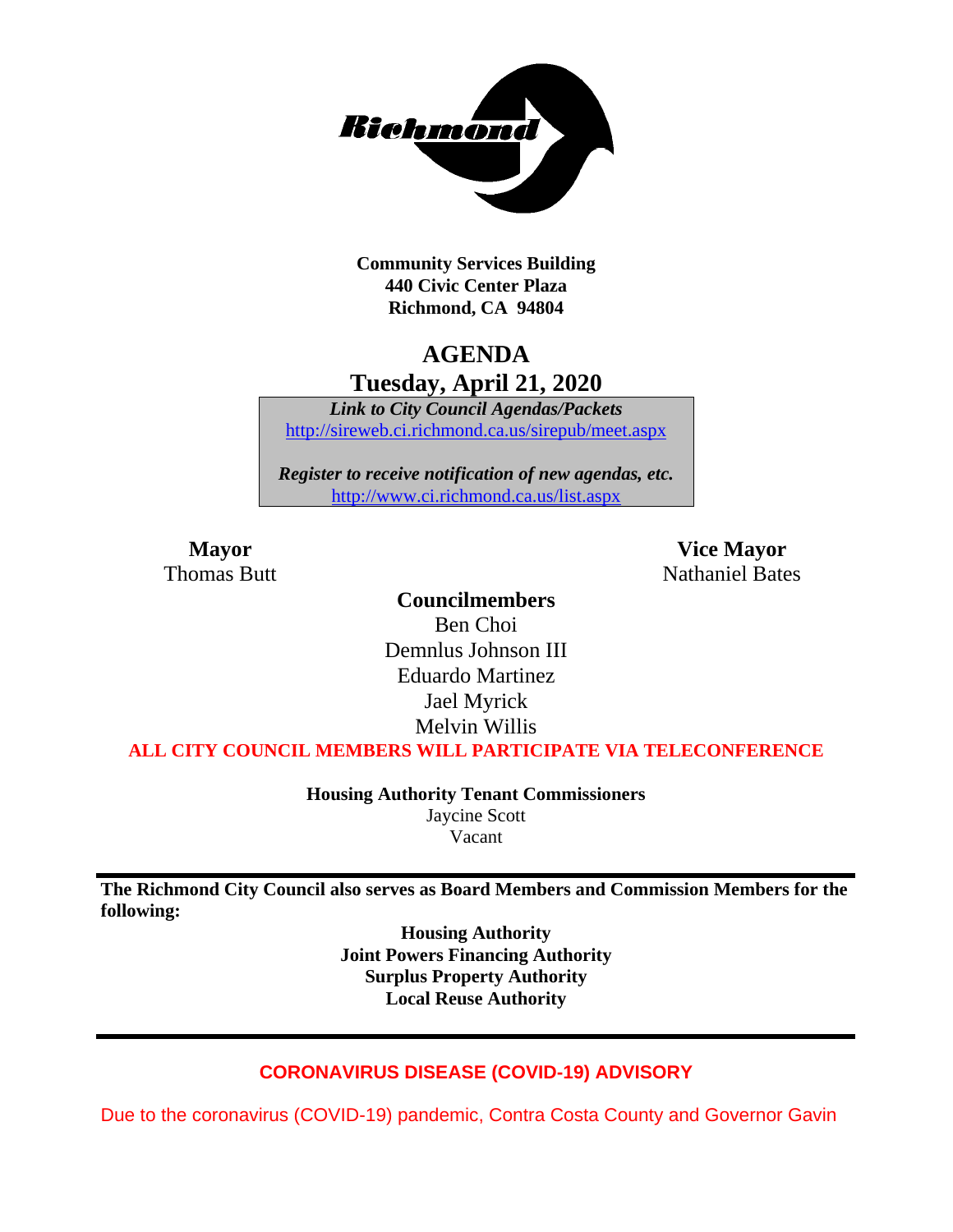Newsom have issued multiple orders requiring sheltering in place, social distancing, and reduction of person-to-person contact. (See, for example, March 31, 2020 County Order extending the shelter-in-place order until May 3, 2020 & March 19, 2020 statewide shelterin-place order.) Accordingly, Governor Gavin Newsom has issued executive orders that allow cities to hold public meetings via teleconferencing (Executive Order N-29-20). Both **<https://www.coronavirus.cchealth.org/>** and

**<http://www.ci.richmond.ca.us/3914/Richmond-Coronavirus-Info>** provide updated coronavirus information.

DUE TO THE SHELTER IN PLACE ORDERS, attendance at the City of Richmond City Council meeting will be limited to Council members, essential City of Richmond staff, and members of the news media. Public comment will be confined to items appearing on the agenda and will be limited to the methods provided below. Consistent with Executive Order N-29-20, this meeting will utilize teleconferencing only. The following provides information on how the public can participate in this meeting.

#### **How to watch the meeting from home:**

- 1. KCRT Comcast Channel 28 or AT&T Uverse Channel 99
- 2. Livestream online at<http://www.ci.richmond.ca.us/3178/KCRT-Live>

### **Public comments may be submitted in multiple ways:**

- 1. Via email to citycler kdept @ ci. richmond.ca.us by  $3:00$  p.m. or during the meeting as set forth below. Email must contain in the subject line **public comments – not on the agenda** or **public comments – agenda item #.**
- 2. Via mail received by 3:00 p.m. sent to 450 Civic Center Plaza, 3rd Floor, Office of the Clerk, Richmond, CA 94804.
- 3. Via eComment. To leave a comment, click eComment on the City's Meeting & Agenda Center webpage at [https://richmond.granicusideas.com/meetings,](https://richmond.granicusideas.com/meetings) select the item you wish to comment on and submit your written comment. The comment period will begin after the agenda is published and will close at 3:00 p.m. the day of the meeting.
- 4. Via Telephone. If you would like to give your public comment via telephone, please email your telephone number with area code to [cityclerkdept@ci.richmond.ca.us](mailto:cityclerkdept@ci.richmond.ca.us) during the public comment period. You will be called during the public comment period and you will be given the opportunity to verbally submit public comment (not to exceed the allotted time – one, two or three minutes – for such comments as provided below).

The City cannot guarantee that its network and/or the site will be uninterrupted. To ensure that the City Council receives your comments, you are strongly encouraged to submit your comments in writing in advance of the meeting

For future meetings, the City is working on additional ways for the public to submit comments.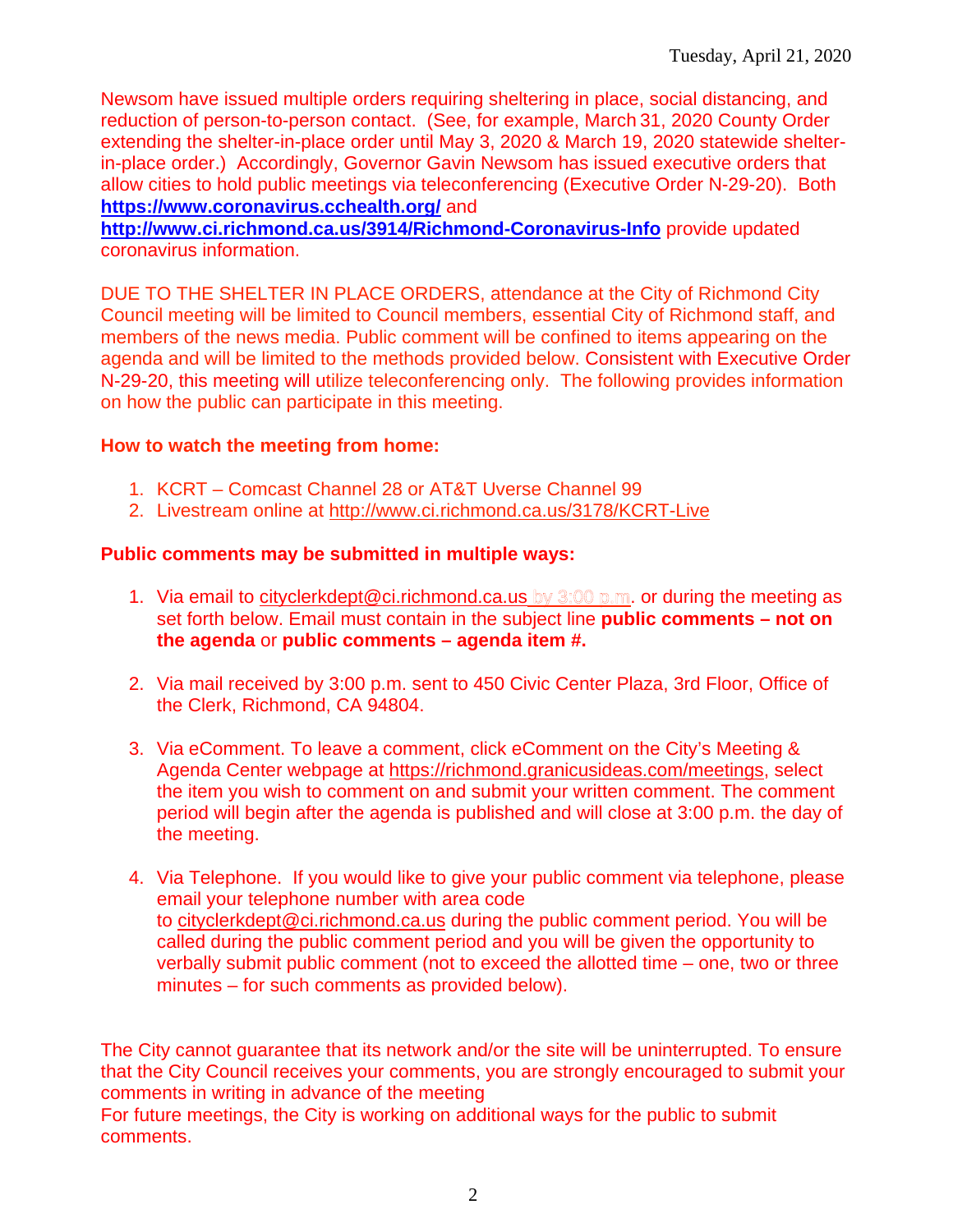#### **Comments received by 3:00 p.m. during the day of the meeting will be handled as follows:**

Comments received via eComment will be exported into a report, distributed to the City Council and staff and published on the City's Meeting & Agenda Center under Documents Received After Published Agenda.

All email and mail comments received **by 3:00 p.m. on Tuesday, April 21, 2020**, will be provided to the City Council via e-mail or report.

#### **Comments received via email or telephone during the meeting will be handled as follows:**

Comments received via email during the meeting and up until the public comment period on the relevant agenda item is closed, will be read into the record and will be limited to a maximum of one to two minutes, depending on the number of commenters, as more fully described in the City Council meeting procedures below. For public hearing items, the time will be limited to a maximum of three minutes. The Clerk will stop reading comments into the record after the allotted time for such comments.

Comments received by telephone during the public comment period shall not exceed the allotted time – one, two or three minutes – for such comments as provided above.

#### **Record of all public comments:**

All public comments will be considered a public record, put into the official meeting record, and considered before Council action. All public comments will be available after the meeting as supplemental materials and will be posted as an attachment to the meeting minutes when the minutes are posted.

#### **Procedures for Removing Consent Calendar Items from the Consent Calendar**

Councilmembers and members of the public who wish to remove an item from the consent calendar must comply with the following procedures in order to remove an item from the consent calendar:

- 1. Telephone or email a City staff member who has knowledge of the subject matter by 2:00 p.m. on the day of meeting.
- 2. Inform the City Clerk's Office by email at [cityclerkdept@ci.richmond.ca.us](mailto:cityclerkdept@ci.richmond.ca.us) or by phone at 510-620-6513, ext. 9, by 3:00 p.m. that they discussed the matter with staff with knowledge of the subject matter and that such Councilmember or member of the public, nonetheless, desires the item to be removed from the consent calendar for discussion.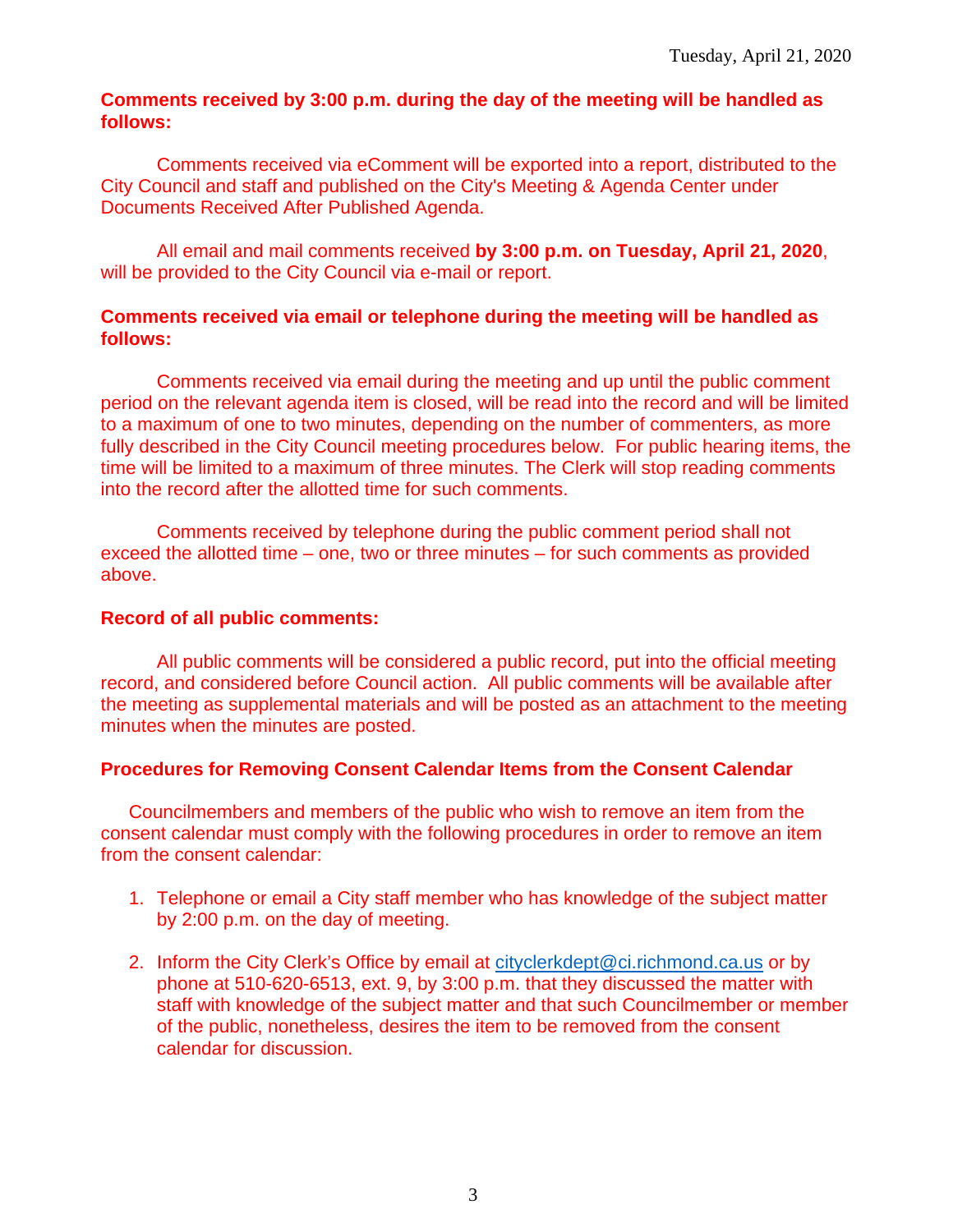Staff will be informed by the City Clerk's Office as soon as reasonably practicable after notice of the request to remove the item from the consent calendar. Staff may attend the meeting remotely.

#### **Accessibility for Individuals with Disabilities**

Upon request, the City will provide for written agenda materials in appropriate alternative formats, or disability-related modification or accommodation, including auxiliary aids or services and sign language interpreters, to enable individuals with disabilities to participate in and provide comments at/related to public meetings. Please submit a request, including your name, phone number and/or email address, and a description of the modification, accommodation, auxiliary aid, service or alternative format requested at least two days before the meeting. Requests should be emailed to [cityclerkdept@ci.richmond.ca.us](mailto:cityclerkdept@ci.richmond.ca.us) or submitted by phone at 510-620-6513, ext. 9, or 510-620-6509. Requests made by mail to City Clerk's Office, City Council meeting, 450 Civic Center Plaza, Richmond, CA 94804 must be received at least two days before the meeting. Requests will be granted whenever possible and resolved in favor of accessibility.

#### **Effect of Advisory on In-person public participation**

During the pendency of the Executive Order N-29-20, the language in this Advisory portion of the agenda supersedes any language below in the meeting procedures contemplating in-person public comment.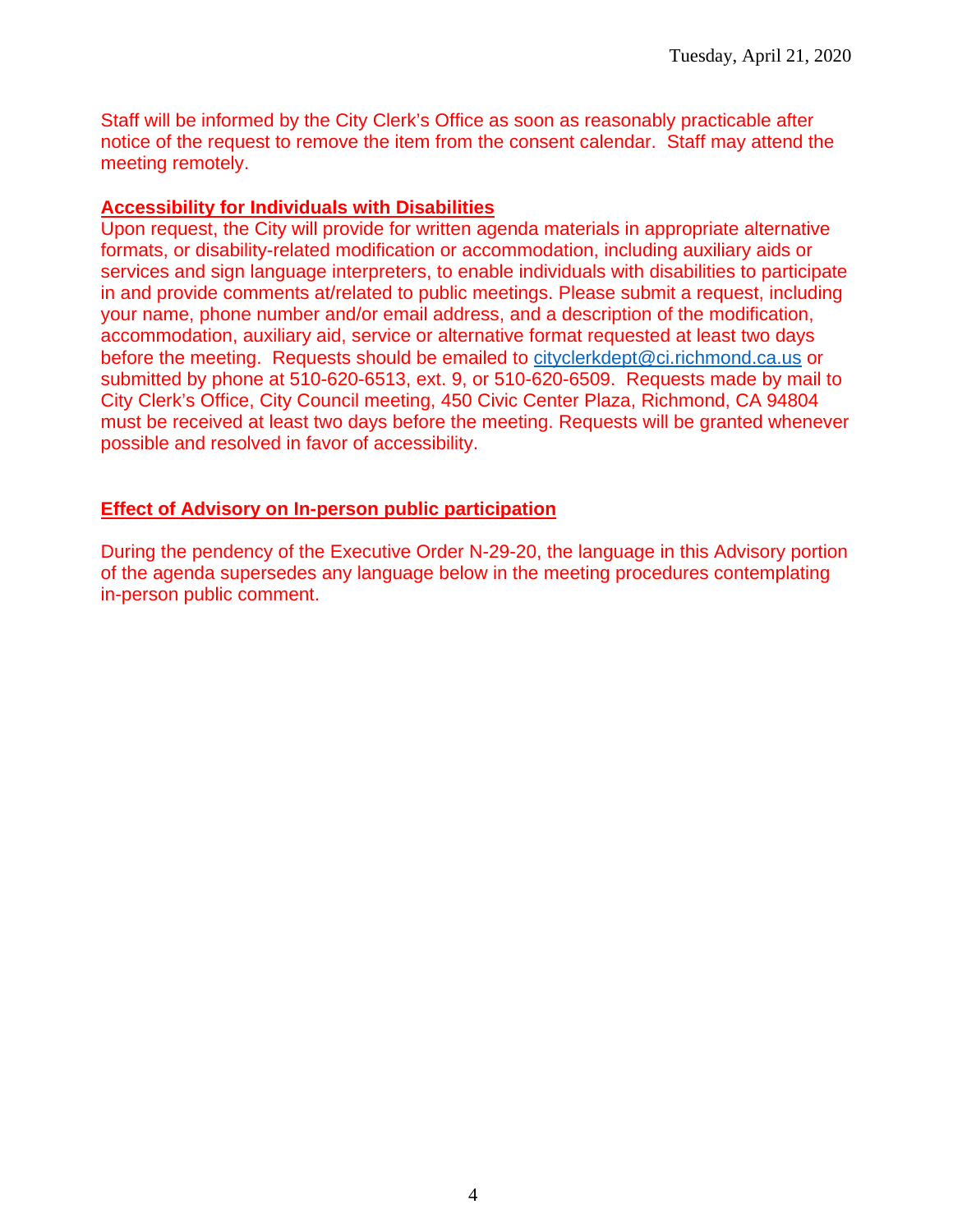# **MEETING PROCEDURES**

The City of Richmond encourages community participation at its City Council meetings and has established procedures that are intended to accommodate public input in a timely and time-sensitive way. As a courtesy to all members of the public who wish to participate in City Council meetings, please observe the following procedures:

**PUBLIC COMMENT ON AGENDA ITEMS:** Anyone who desires to address the City Council on items appearing on the agenda must complete and file a pink speaker's card with the City Clerk **prior** to the City Council's consideration of the item. Once the City Clerk has announced the item, no person shall be permitted to speak on the item other than those persons who have submitted their names to the City Clerk. Your name will be called when the item is announced for discussion. **Each speaker will be allowed up to TWO (2) MINUTES to address the City Council on NON-PUBLIC HEARING items listed on the agenda. Speakers are allowed up to THREE (3) minutes on PUBLIC HEARING items.**

**OPEN FORUM FOR PUBLIC COMMENT:** Individuals who would like to address the City Council on matters not listed on the agenda or on items remaining on the consent calendar may do so under Open Forum. All speakers must complete and file a pink speaker's card with the City Clerk **prior** to the commencement of Open Forum. The amount of time allotted to individual speakers shall be determined based on the number of persons requesting to speak during this item. **The time allocation for each speaker will be as follows:** 15 or fewer speakers, a maximum of 2 minutes; 16 to 24 speakers, a maximum of 1 and one-half minutes; and 25 or more speakers, a maximum of 1 minute.

#### **SPEAKERS ARE REQUESTED TO OCCUPY THE RESERVED SEATS IN THE FRONT ROW BEHIND THE SPEAKER'S PODIUM AS THEIR NAME IS ANNOUNCED BY THE CITY CLERK.**

**CONSENT CALENDAR:** Consent Calendar items are considered routine and will be enacted, approved or adopted by one motion unless a request for removal for discussion or explanation is received from the audience or the City Council. A member of the audience requesting to remove an item from the consent calendar that is sponsored by City staff must first complete a speaker's card and discuss the item with a City staff person who has knowledge of the subject material **prior** to filing the card with the City Clerk and **prior** to the City Council's consideration of Agenda Review. Councilmembers who request to remove an item from the consent calendar must do so during Agenda Review. An item removed from the Consent Calendar may be placed anywhere on the agenda following the City Council's agenda review.

**CONDUCT AT MEETINGS:** Richmond City Council meetings are limited public forums during which the City strives to provide an open, safe atmosphere and promote robust public debate. Members of the public, however, must comply with state law, as well as the City's laws and procedures and may not actually disrupt the orderly conduct of these meetings. The public, for example, may not shout or use amplifying devices, must submit comment cards and speak during their allotted time, may not create a physical disturbance, may not speak on matters unrelated to issues within the jurisdiction of the City Council or the agenda item at hand, and may not cause immediate threats to public safety.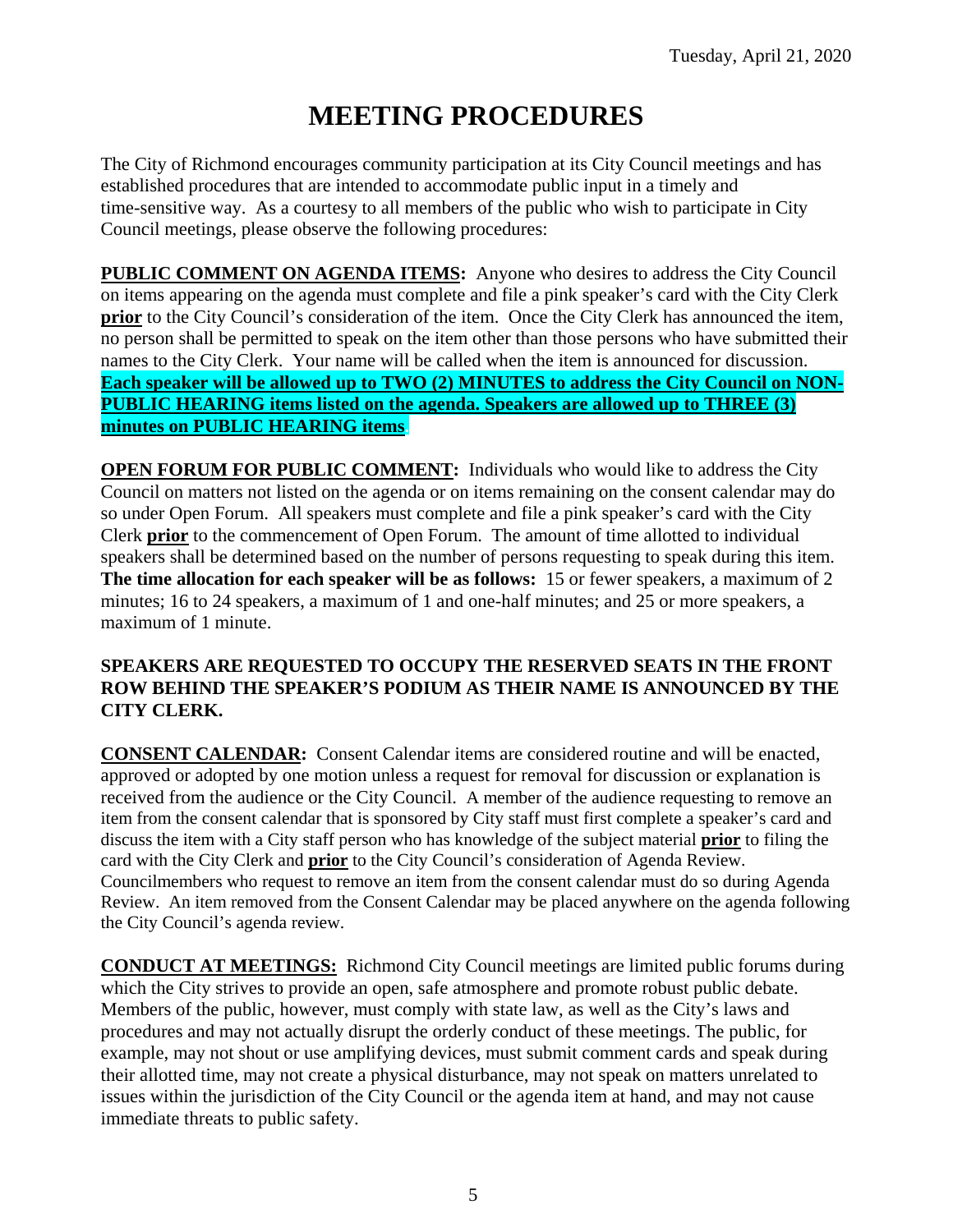**CITY HARASSMENT POLICY:** The City invites public comment and critique about its operations, including comment about the performance of its public officials and employees, at the public meetings of the City Council and boards and commissions. However, discriminatory or harassing comments about or in the presence of City employees, even comments by third parties, may create a hostile work environment, if severe or pervasive. The City prohibits harassment against an applicant, employee, or contractor on the basis of race, religious creed, color, national origin, ancestry, physical disability, medical condition, mental disability, marital status, sex (including pregnancy, childbirth, and related medical conditions), sexual orientation, gender identity, age or veteran status, or any other characteristic protected by federal, state or local law. In order to acknowledge the public's right to comment on City operations at public meetings, which could include comments that violate the City's harassment policy if such comments do not cause an actual disruption under the Council Rules and Procedures, while taking reasonable steps to protect City employees from discrimination and harassment, City Boards and Commissions shall adhere to the following procedures. If any person makes a harassing remark at a public meeting that violates the above City policy prohibiting harassment, the presiding officer of the meeting may, at the conclusion of the speaker's remarks and allotted time: (a) remind the public that the City's Policy Regarding Harassment of its Employees is contained in the written posted agenda; and (b) state that comments in violation of City policy are not condoned by the City and will play no role in City decisions. If any person makes a harassing remark at a public meeting that violates the above City policy, any City employee in the room who is offended by remarks violating the City's policy is excused from attendance at the meeting. No City employee is compelled to remain in attendance where it appears likely that speakers will make further harassing comments. If an employee leaves a City meeting for this reason, the presiding officer may send a designee to notify any offended employee who has left the meeting when those comments are likely concluded so that the employee may return to the meeting. The presiding officer may remind an employee or any council or board or commission member that he or she may leave the meeting if a remark violating the City's harassment policy is made. These procedures supplement the Council Rules and Procedures relating to disruption of orderly conduct at Council meetings.

Any law enforcement officer on duty or whose service is commanded by the presiding officer shall be Sergeant-at-Arms of the Council meetings. He/she, or they, shall carry out all orders and instructions given by the presiding officer for the purpose of maintaining order and decorum at the Council meetings (City Council Rules of Procedure and Order Section III F, RMC Section 2.12.030).

**\*\*\*\*\*\*\*\*\*\*\*\*\*\*\*\*\*\*\*\*\*\*\*\*\*\*\*\*\*\*\*\*\*\*\*\*\*\*\*\*\*\*\*\*\*\*\*\*\*\*\*\*\*\*\*\*\*\***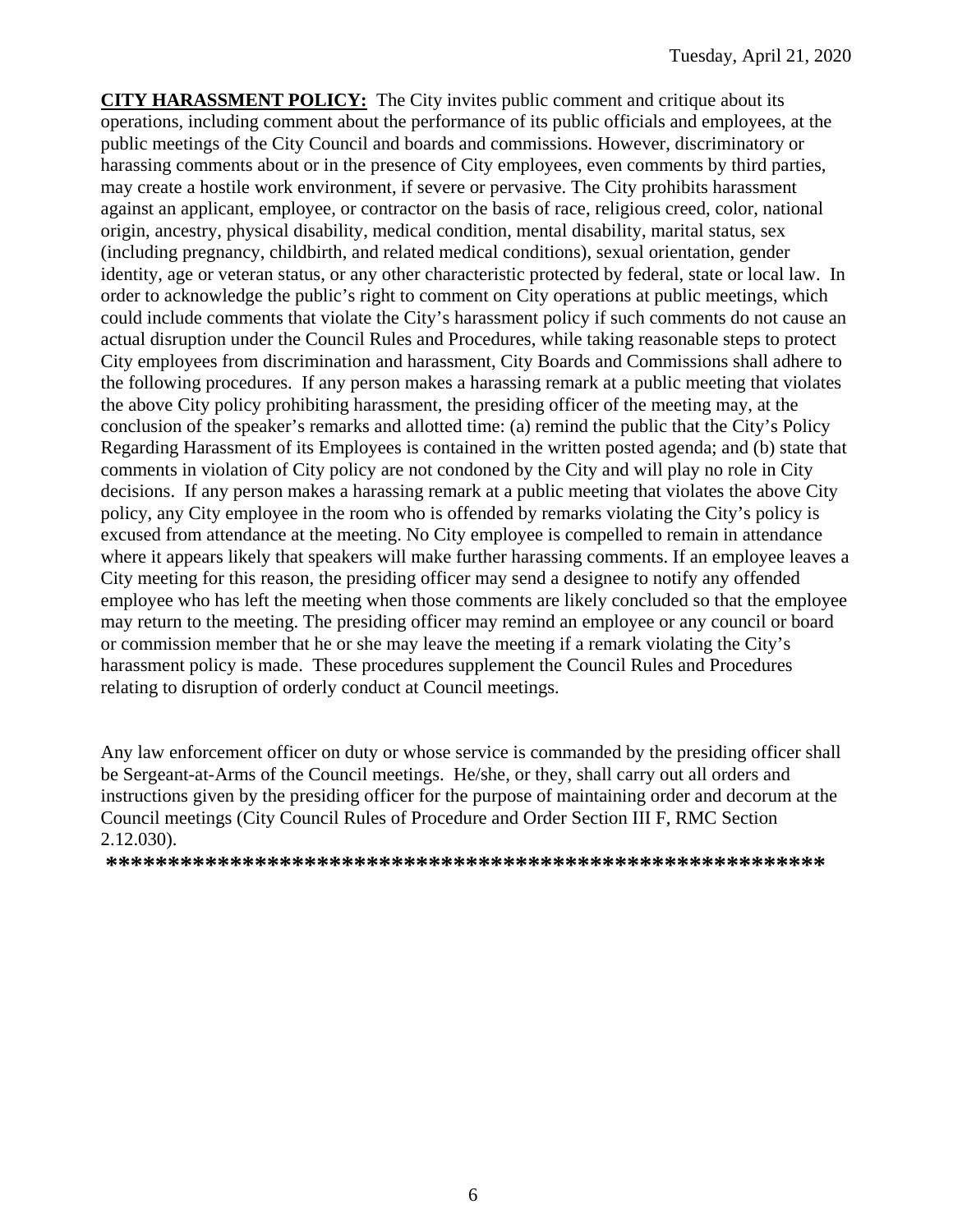# **OPEN SESSION TO HEAR PUBLIC COMMENT BEFORE CLOSED SESSION**

5:00 p.m.

#### **A. ROLL CALL**

#### **B. PUBLIC COMMENT BEFORE CLOSED SESSION**

#### **C. ADJOURN TO CLOSED SESSION**

# **CLOSED SESSION**

Shimada Room of the Community Services Building

#### **CITY COUNCIL**

LIABILITY CLAIMS -(Government Code Section 54956.9):

Sabrina Del Jesus-Perez Rivera vs. City of Richmond

CONFERENCE WITH REAL PROPERTY NEGOTIATOR (Government Code Section 54956.8):

Property: Pt Molate Agency negotiators: Laura Snideman Negotiating parties: Winehaven Legacy LLC (SunCal) Under negotiations: price and terms of payment

PUBLIC EMPLOYEE APPOINTMENT (Government Code Section 54957.6):

Title: City Attorney

PUBLIC EMPLOYEE PERFORMANCE EVALUATION (Government Code Section 54957):

Title: City Manager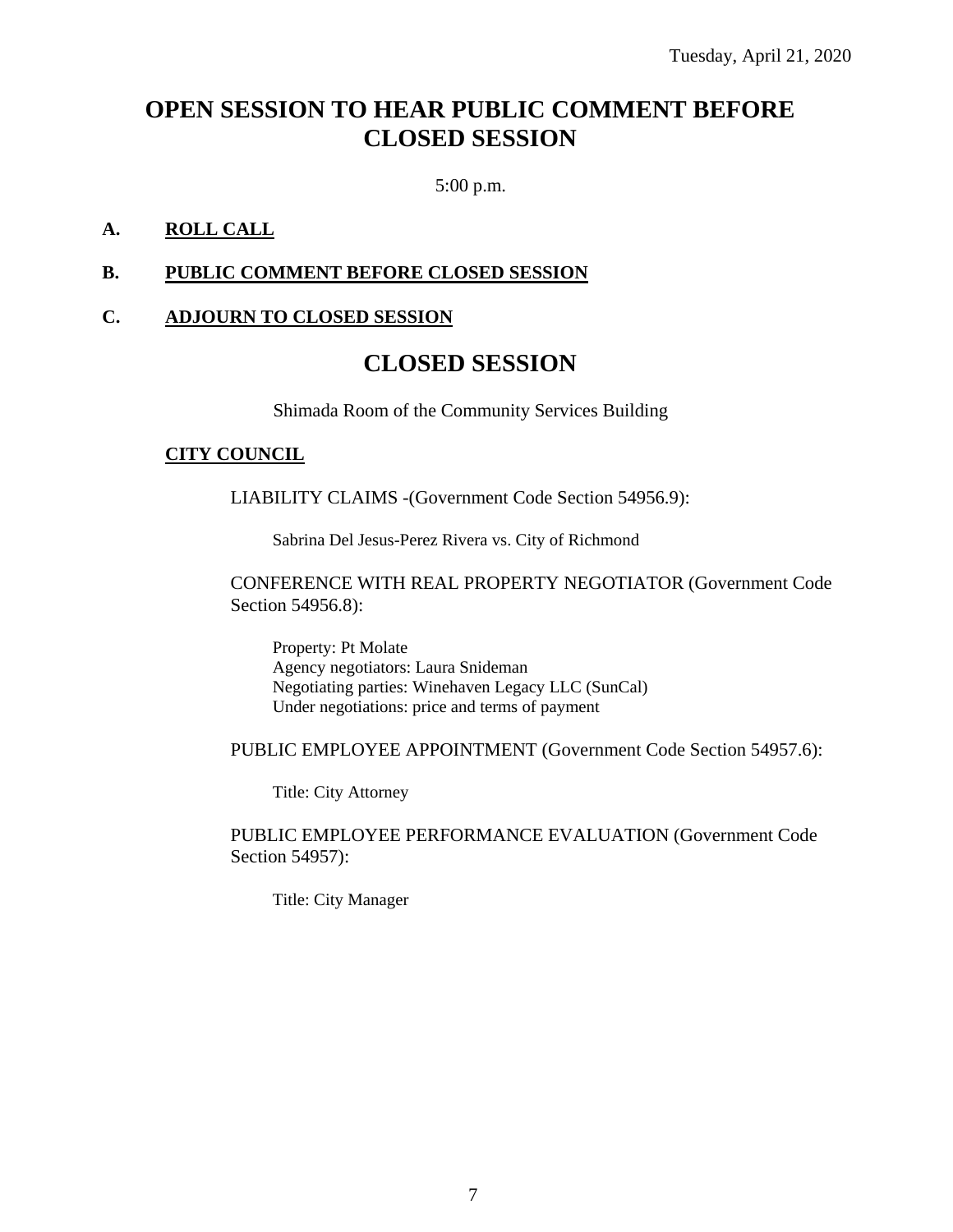# **SPECIAL MEETING OF THE RICHMOND HOUSING AUTHORITY**

#### 6:25 p.m.

#### **A. ROLL CALL**

- **B. STATEMENT OF CONFLICT OF INTEREST**
- **C. REPORT FROM THE EXECUTIVE DIRECTOR**

#### **D. AGENDA REVIEW**

#### **E. HOUSING AUTHORITY CONSENT CALENDAR**

- **E-1.** ADOPT a resolution approving an emergency contract with NRC US Ecology for decontamination services at 2400 Nevin Plaza, for a total amount not to exceed \$18,471.56 - Richmond Housing Authority (Nannette J. Beacham/Mario Vaz 621-1309).
- **E-2.** APPROVE the minutes of the special March 3, 2020, and regular April 7, 2020, Richmond Housing Authority Meetings - City Clerk's Office (Pamela Christian 620-6513).

#### **F. PUBIC HEARING**

**F-1.** ADOPT a resolution (1) adopting the Admissions and Continued Occupancy Policy for the Public Housing Program; (2) approving the Housing Authority Annual Plan for Fiscal Year (FY) 2020-21; and (3) authorizing submission of the proposed Annual Plan to the US Department of Housing and Urban Development (HUD) - Richmond Housing Authority (Nannette J. Beacham 621- 1300).

#### **G. ADJOURNMENT**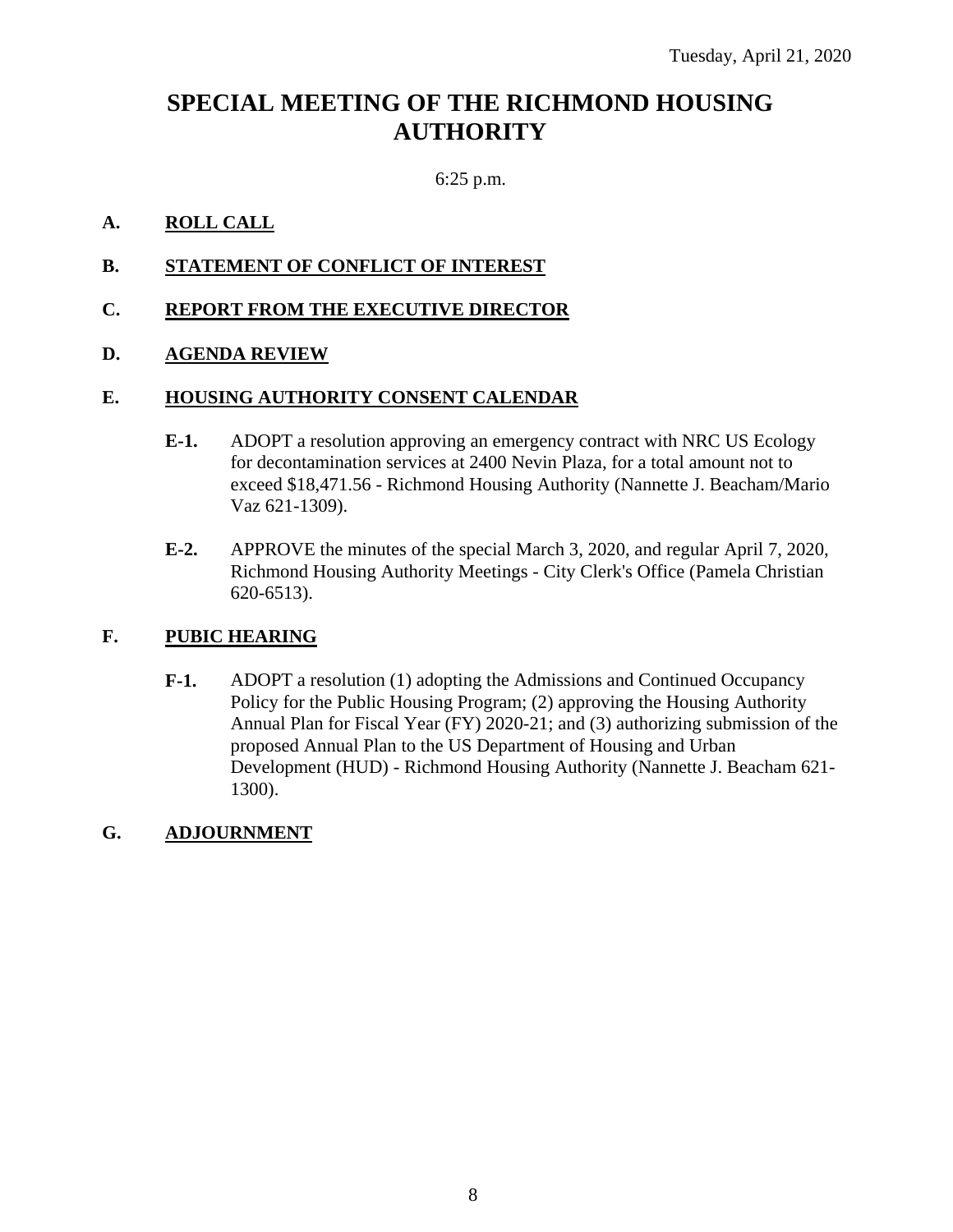# **REGULAR MEETING OF THE RICHMOND CITY COUNCIL**

6:30 p.m.

#### **A. ROLL CALL**

#### **B. STATEMENT OF CONFLICT OF INTEREST**

**C. AGENDA REVIEW**

#### **D. REPORT FROM THE CITY ATTORNEY OF FINAL DECISIONS MADE DURING CLOSED SESSION**

### **E. REPORT FROM THE CITY MANAGER**

#### **F. OPEN FORUM FOR PUBLIC COMMENT**

#### **G. CITY COUNCIL CONSENT CALENDAR**

- **G-1.** ADOPT a resolution amending the City of Richmond's Position Classification Plan to add the new classification of Industrial Building Inspector - Human Resources Management Department (Lisa Stephenson/Kate Soiseth 620-6600).
- **G-2.** INTRODUCE an ordinance (first reading) to establish the wages, salaries, and compensation for the new Industrial Building Inspector classification (Salary Range No. 060G \$8,154 - \$9,864) - Human Resources Management Department (Lisa Stephenson/Kate Soiseth 620-6600).
- **G-3.** ADOPT a resolution amending the City of Richmond's Position Classification Plan to add the new classification of Deputy Building Official – Human Resources Management Department (Lisa Stephenson/Veronica Duarte de Castro 620-6600).
- **G-4.** INTRODUCE an ordinance (first reading) to establish wages, salaries and compensation for the new classification specification for Deputy Building Official (Salary Range No.073 \$8,978 - \$10,890/month) – Human Resources Management Department (Lisa Stephenson/Veronica Duarte de Castro 620- 6600).
- **G-5.** APPROVE a contract with Segal to conduct a comprehensive classification and compensation study for the City in an amount not to exceed \$250,000 for a term of May 1, 2020, to June 30, 2022 - Human Resources Management Department (Lisa Stephenson/Donna Newton 620-6600).
- **G-6.** ADOPT a resolution amending the City of Richmond's Position Classification Plan to add the new Police Records and Property Manager classification and abolish the Police Records Supervisor classification - Human Resources Department (Lisa Stephenson/Donna Newton 620-6600).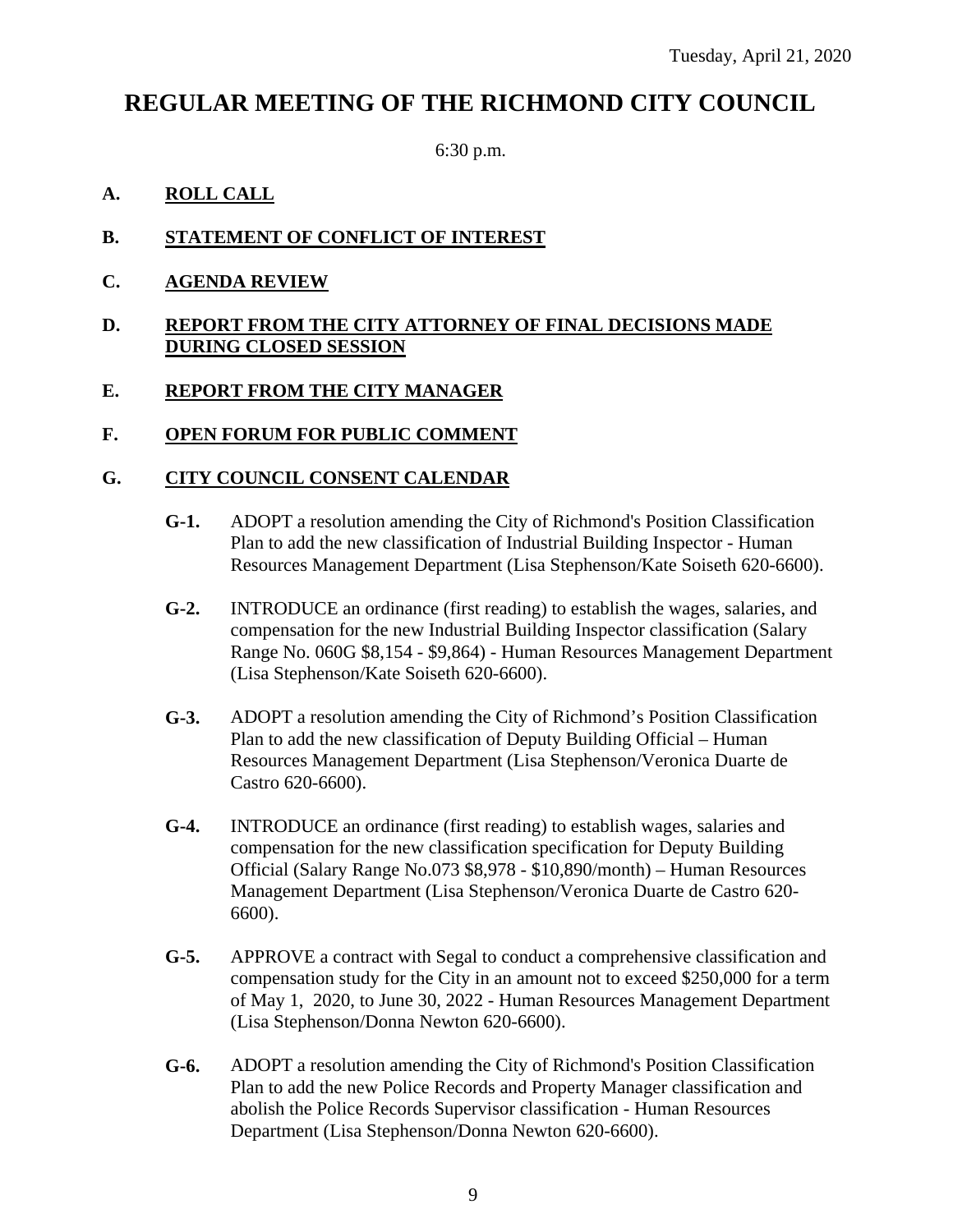- **G-7.** INTRODUCE an ordinance (first reading) to establish wages, salary, and compensation for the new Police Records and Property Manager classification (Salary Range No. 070D \$9,535 - \$11,532/month) - Human Resources Management Department (Lisa Stephenson/Donna Newton 620-6600).
- **G-8.** AUTHORIZE the city manager to execute an amendment to the Cooperative Implementation Agreement with CALTRANS to utilize the remainder of the \$3,000,000 for the construction of two additional full-trash capture devices -Public Works Department (Yader A. Bermudez/Joanne Le 774-6300).
- **G-9.** ADOPT a resolution approving Veolia Services task authorization for the 1st Street Interceptor Wet Weather Improvements Project for an amount not to exceed \$1,389,674 from the Wastewater enterprise bond funding; and APPROPIATE the budget in the amount of \$1,389,674 - Public Works Department (Yader A. Bermudez 774-6300).
- **G-10.** ADOPT a resolution approving the project list for Senate Bill 1 Road Maintenance and Rehabilitation Account funding for Fiscal Year 2020-21 - Public Works Department (Yader A. Bermudez/Tawfic Halaby 774-6300).
- **G-11.** ADOPT a Resolution of Intention declaring the City's intention to vacate and abandon for public purposes a 2,749 Square Feet portion of 14th Street, near Pennsylvania Avenue, and setting the public hearing for the matter on May 19, 2020 - Public Works Department (Yader A.Bermudez/Dane Rodgers 774-6300).
- **G-12.** ADOPT a resolution authorizing the city manager to execute Deed in Lieu of Foreclosure Agreements to accept the transfer of the Nevin Court and 313-315 Macdonald Avenue properties back to the City of Richmond from Community Housing Development Corporation (CHDC) given that the contemplated projects have become financially infeasible for CHDC to implement - Community Development Department (Lina Velasco 620-6706).
- **G-13.** APPROVE a Contract Amendment (No. 2) with Analytical Environmental Services (AES) to increase their contract limit by \$750,000, for a total amount not to exceed \$2,500,000 to continue providing on-call professional environmental consulting services. - Community Development Department (Lina Velasco 620-6706).
- **G-14.** APPROVE a resolution to ACCEPT and APPROPRIATE grant funds in the amount of \$71,200 from Contra Costa County Community Development Block Grant (CDBG) program to replace the floor and paint the Richmond Recreation Complex Social Hall - Library and Community Services Department (Sal Vaca/Ranjana Maharaj 307-8006).
- **G-15.** APPROVE the Regular March 3, 2020, Special March 17, 2020, Regular March 24, and April 7, 2020, City Council meeting minutes - City Clerk's Office (Pamela Christian 620-6513).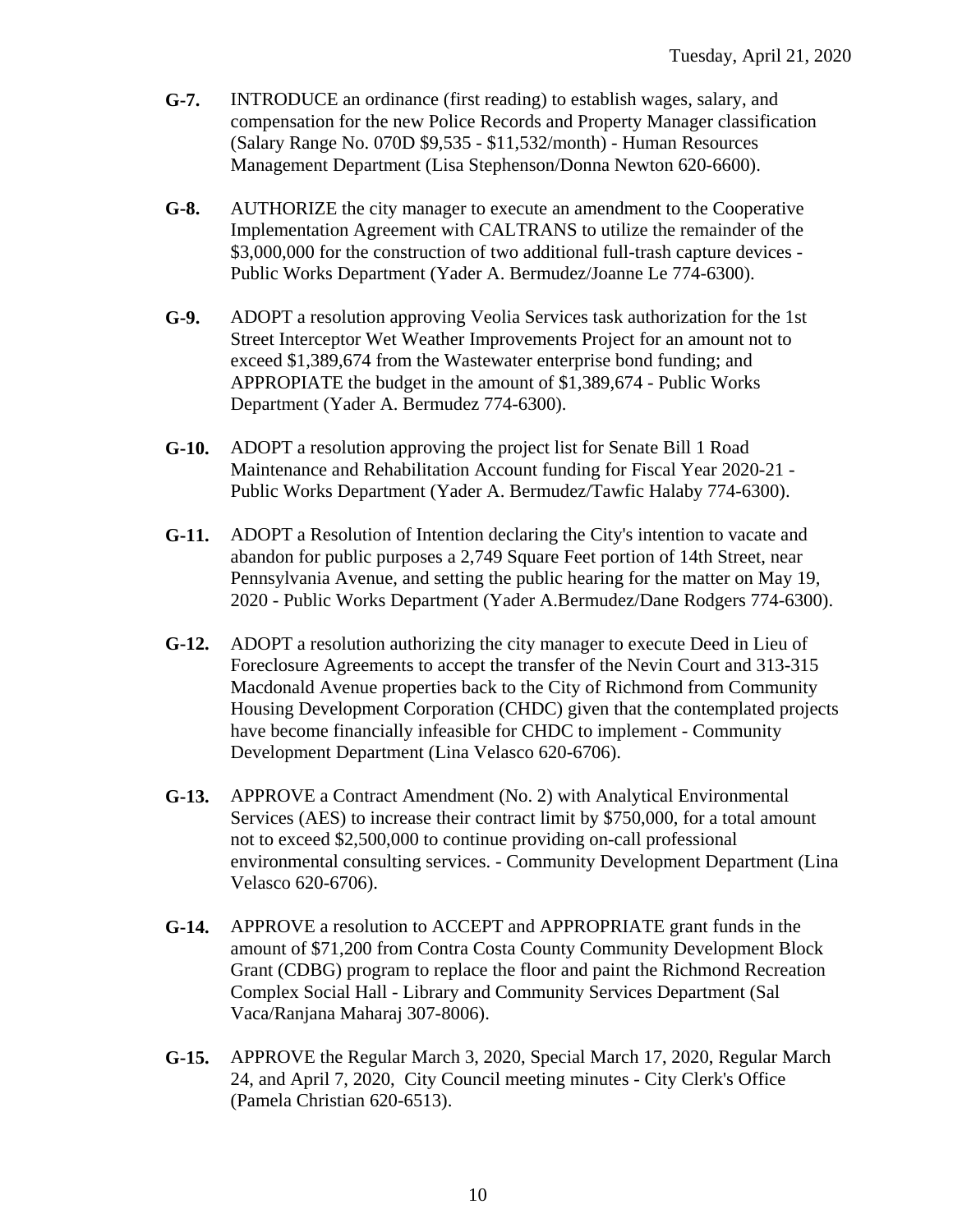- **G-16.** PROCLAMATION declaring April 22, 2020, as Earth Day in the City of Richmond - Office of the Mayor (Mayor Tom Butt 620-6503).
- **G-17.** APPROVE appointment to the Workforce Development Board; APPOINT Joe Serrano, re-appointment, seat #11, labor, joint-management apprenticeship, community-based, and youth-serving organizations representative, term expiration date March 1, 2024; Mike Parker, re-appointment, seat #17, labor, joint-management apprenticeship, community-based and youth-serving organization representative term, expiration date March 1, 2024; Evan Decker, new appointment, seat #20, entities administrating education and training representative, term expiration date March 1, 2024; Dan Torres, new appointment, seat #24, labor, joint-management apprenticeship, communitybased, and youth-serving organizations representative, term expiration date March 1, 2024 - Office of the Mayor (Mayor Tom Butt 620-6503).
- **G-18.** APPROVE an appointment to update the Historic Preservation Commission; APPOINT Gretchen Stromberg, new appointment, seat #1, filing an unexpired term with an expiration date of July 31, 2022 - Office of the Mayor (Mayor Tom Butt 620-6503).
- **G-19.** APPROVE appointment(s) to update the Shimada Friendship Commission: APPOINT Jaime Brown, new appointment, seat #2, term expiration date December 31, 2023; Augusto Gonzalez, new appointment, seat #7, term expiration date December 31, 2023; Christopher Gioia, new appointment, seat# 11, term expiration date December 31, 2023 - Office of the Mayor (Mayor Tom Butt 620-6503).
- **G-20.** RECEIVE a report on the status of the operating and capital improvement budget for the third quarter of the Fiscal Year 2019-20; and, the projected impact of COVID-19 on the City's finances - Finance Department (Belinda Brown 620- 6740/Markisha Guillory 620-5434).

#### **H. PUBLIC HEARINGS**

**H-1.** CONDUCT a public hearing to hear comments regarding the proposed wastewater rate increase; and INTRODUCE an ordinance (first reading) setting wastewater user rates for fiscal years 2020-2021 through 2024-25. The recommended annual rate increases are 7.0% for each of these five fiscal years - Public Works Department (Yader A. Bermudez 774-6300/Mary Phelps 621- 1269).

### **I. COUNCIL AS A WHOLE**

**I-1.** DIRECT staff to analyze the proposed amendments to the temporary moratorium on evictions and draft an ordinance that includes a freeze on rent increases for residential and commercial properties up to 90 days after the shelter in place order is lifted - Councilmember Melvin Willis (412-2050), Councilmember Eduardo Martinez (620-6593).